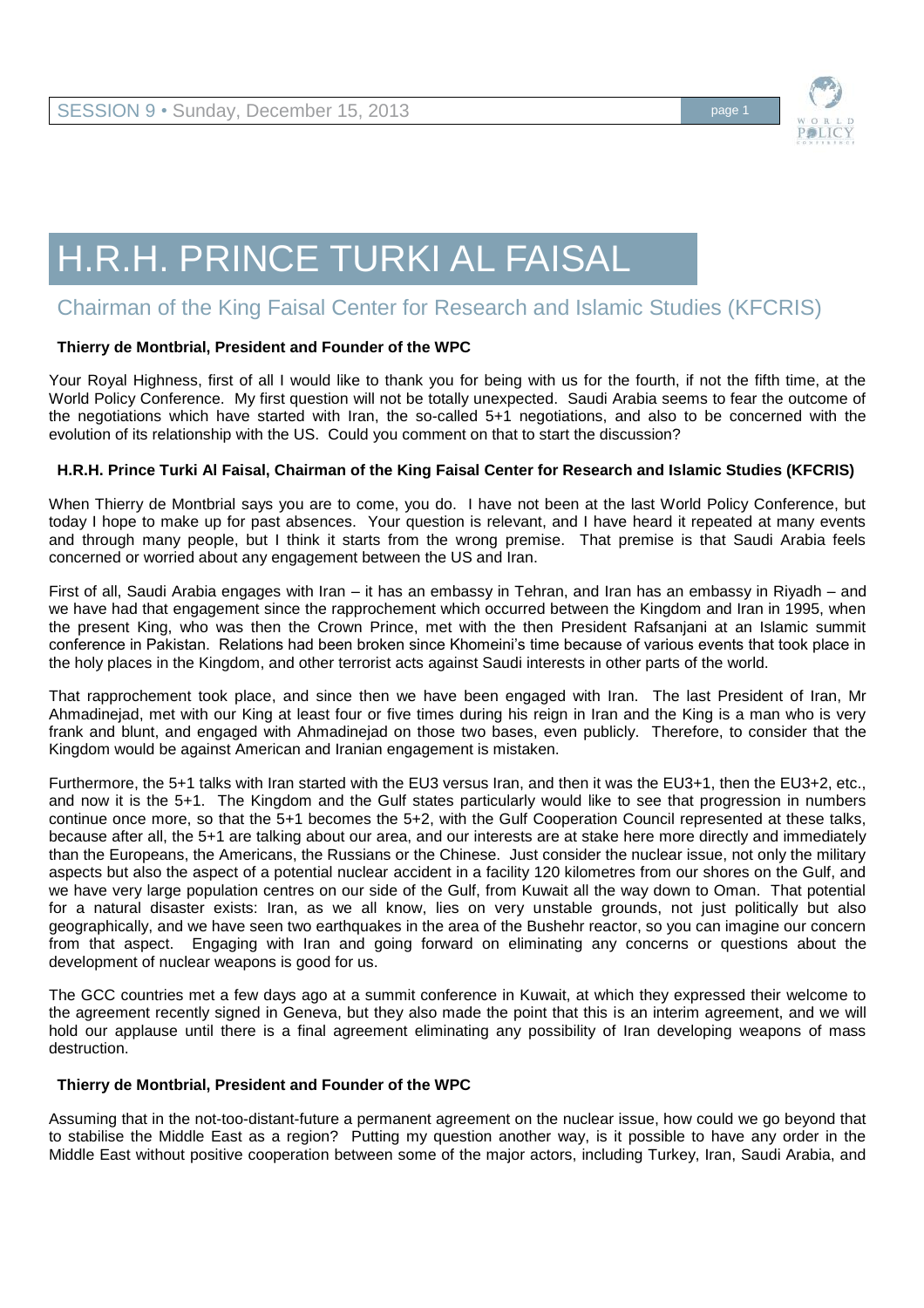

perhaps Israel, and maybe Egypt? Do you think a success in the dimension of the nuclear issue could pave the way for a more profound settlement of Middle Eastern issues?

# **H.R.H. Prince Turki Al Faisal, Chairman of the King Faisal Center for Research and Islamic Studies (KFCRIS)**

I am reserving my views on whether these interim talks will lead to a final agreed settlement on Iran's nuclear ambitions until we see what that agreement can be. My preferred view is that we should have a zone free of weapons of mass destruction, and in that context I will remind our distinguished audience that at the Non-Proliferation Treaty review conference that was held in New York in 2010, following on from the previous NPT conferences, all the NPT signatories, including the five permanent members of the UN Security Council, agreed to have a conference on the issue in Helsinki, which was supposed to be held this month last year.

Unfortunately, two weeks before that conference was supposed to be held, the US simply issued a statement saying that there were no grounds to believe that this conference should succeed, and that therefore it should not be held. Needless to say, I disagree with that opinion, and that is where the issue of nuclear proliferation and nuclear armament should be dealt with, and to secure two things. Firstly, there should be a level playing field between all the countries you mentioned, not just Iran or Saudi Arabia but also Turkey, Israel, and Egypt, who may have views on this subject. Another aspect that is needed to make this zone free of weapons of mass destruction and a workable entity is to get two guarantees for this zone from the five permanent members of the UN Security Council.

The first guarantee should be that they will provide a nuclear security umbrella for the area, and I am talking about the five permanent members jointly. The second guarantee is that they should sanction any country seen to be developing a weapon of mass destruction in the area, not just by economic, diplomatic and political sanctions, but also military sanctions. This should allow for a period of, say, five years, during which the countries of the zone resolve the issues between them to make it a viable entity and to eliminate any fears or questions from any of its members.

I remember that, when I made this proposal several years ago to some European diplomats, the first response that came from them was, 'Israel is not going to accept.' My immediate response to that response was, 'so what? If Israel does not accept, let it be.' You establish the idea of the zone, the five permanent members provide the guarantees, and then you let Israel come in and negotiate whatever it is they want to negotiate, and the same goes for Iran. These are ideas that can be done more precisely and more workably, rather than devoting, as we have seen, ten or 11 years to negotiations with Iran, and yet we are still not there, and we are not sure that, even when we get there, there will not be more to come. However, it is an issue that is very much alive in our part of the world, and we require the necessary attention from the rest of the world to see that we have a stake in it.

#### **Thierry de Montbrial, President and Founder of the WPC**

Regarding these ideas of yours which you have been trying to promote, how do you think they have been received by the countries which matter for this game, if I may say so? This takes me back to the question of the US, which you did not really answer.

# **H.R.H. Prince Turki Al Faisal, Chairman of the King Faisal Center for Research and Islamic Studies (KFCRIS)**

I do not know how these countries take it; so far I have been discussing these ideas with officials for several years without much response. However, as we see in the press and the media, not just in the US but also in Europe and in other places, there is growing attention to this issue, and there are various groups around the world which are working to promote the idea of a zone free of weapons of mass destruction in the Middle East, whether in Europe, the US or the Middle East. Therefore, I hope they will come around to agreeing with these kinds of proposals.

Regarding the relationship with the US, since 1933, when the first oil companies starting coming to dig for oil in Saudi Arabia, we have had a very long and well-established relationship based on mutual benefits and interests. During these nearly 70 years, we have had our ups and downs. The first up, so to speak, was the meeting between King Abdul Aziz and President Roosevelt on the Red Sea in 1945; that is when the official relationship started with America. President Roosevelt came to King Abdul Aziz with the idea that he wanted to convince him to accept the principle of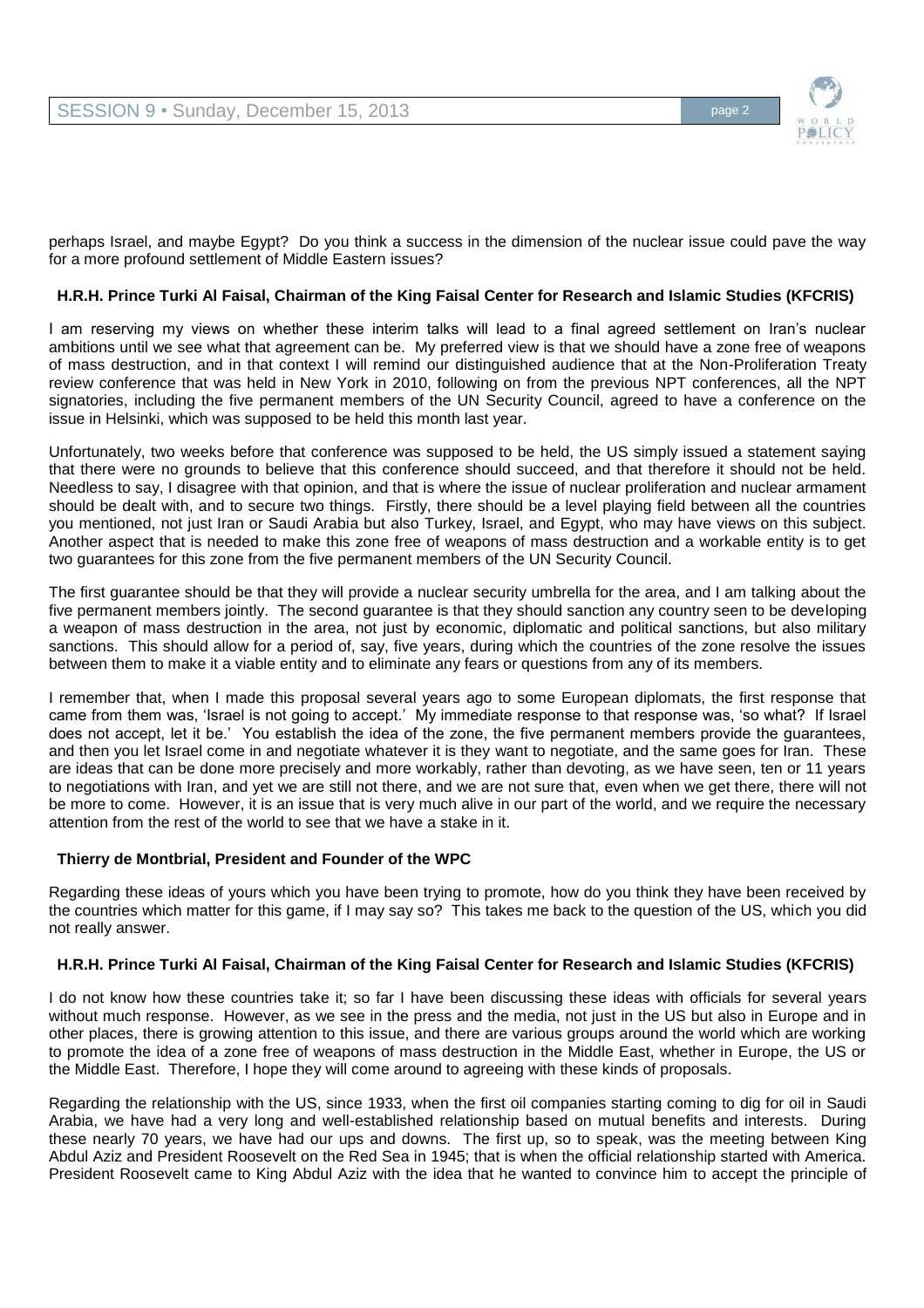

settling Jewish refugees from the European theatre into Palestine, because they were being persecuted in Germany. The King's response to President Roosevelt was that if the Jews were being persecuted by the Germans, they should not be settled in Palestine, but given the best piece of land in Germany to stay in. The negotiations between the two ended when President Roosevelt gave assurances to King Abdul Aziz that he would not make a decision on that issue until he coordinated and consulted with the King and other Arab leaders.

This assurance was repeated by President Truman when he succeeded President Roosevelt soon after his death, but by 1947 and 1948, when the elections were coming up in America, President Truman simply forgot about the issue of consultation and went ahead and not only recognised Israel but provided all the necessary help for it. That also affected the relationship, and the issue of Palestine and Israel has been a continuous point of contention between Saudi Arabia and the US, culminating, if I may say, in the 1973 oil embargo. Therefore, the relationship between the Kingdom and America has been going up and down since then.

Regarding the issues of Syria, nuclear non-proliferation and nuclear talks with Iran, we have our differences with the US, and we express them publicly, but that does not mean that the relationship is only those three topics. We currently have more than 100,000 Saudi students in the US, spread all over the US in various universities, and that programme has been going on now since 2005, and it will continue, so on the human relationship aspect, the relationship between the two countries is going forward.

Regarding business aspects, America is still our primary trading partners; on other issues like defence and security, we have full strategic consultation with the US. Therefore, it is not a one-sided relationship but a multi-faceted one, where the interests of the two countries coincide on a lot of issues, but diverge on some other issues.

# **Thierry de Montbrial, President and Founder of the WPC**

Nevertheless, there currently seems to be a crisis of trust at the highest level. Could you comment a little bit on that?

# **H.R.H. Prince Turki Al Faisal, Chairman of the King Faisal Center for Research and Islamic Studies (KFCRIS)**

I can comment on my personal and non-official view, because I do not represent the Government, but I hear from the Saudi public that there is an issue of confidence. When you hear the President of the US give statements on topics that affect us, we take it for granted that he will stand by those statements. One issue was the so-called red lines on Syria. We have seen several red lines put forward by the President which went along and with time became pinkish and eventually became completely white. When that kind of assurance comes from the leader of a country like the US, we expect him to stand by it.

I am not saying that President Obama does not have his problems; of course he does, and he inherited a country that is almost bankrupt and in two wars, with depletion not just of material but of human lives as well, and I am sure he is thinking in terms of what is best for the US. However, when you are dealing with people, especially in the Middle East, who have long-standing interests and have engaged with you directly and without hesitation in defending those interests, you should be able to give them the assurance that what you say you will do. I wrote, for the benefit of the World Policy Conference, a paper on Palestine, and I will just read a few sentences, because they reflect on this issue, on the overall confidence and trust.

'Mr Kerry has to resist Mr Netanyahu's unceasing efforts to deflect the final status aims of the talks into an interim agreement that still denies the full rights of the Palestinians to an independent, contiguous and viable state, with its capital Jerusalem and its refugees settled through an agreed procedure between Israel and Palestine. The sight of a US House of Representatives applauding the denial of basic human rights to the Palestinian people cannot and should not obstruct the American people from supporting the inalienable rights of the Palestinians, as enshrined in all divine and human criteria, and as enjoyed by all the people of the world.'

I also go on to say that, 'Now, well into Mr Obama's second term, Mr Kerry is attempting to achieve what has not been achieved before, an Israeli-Palestinian peace treaty. The world is watching and will not applaud a truncated peace. Kerry faces a pair of obdurate, sly and totally devious opponents, Netanyahu and the American Congress. They will do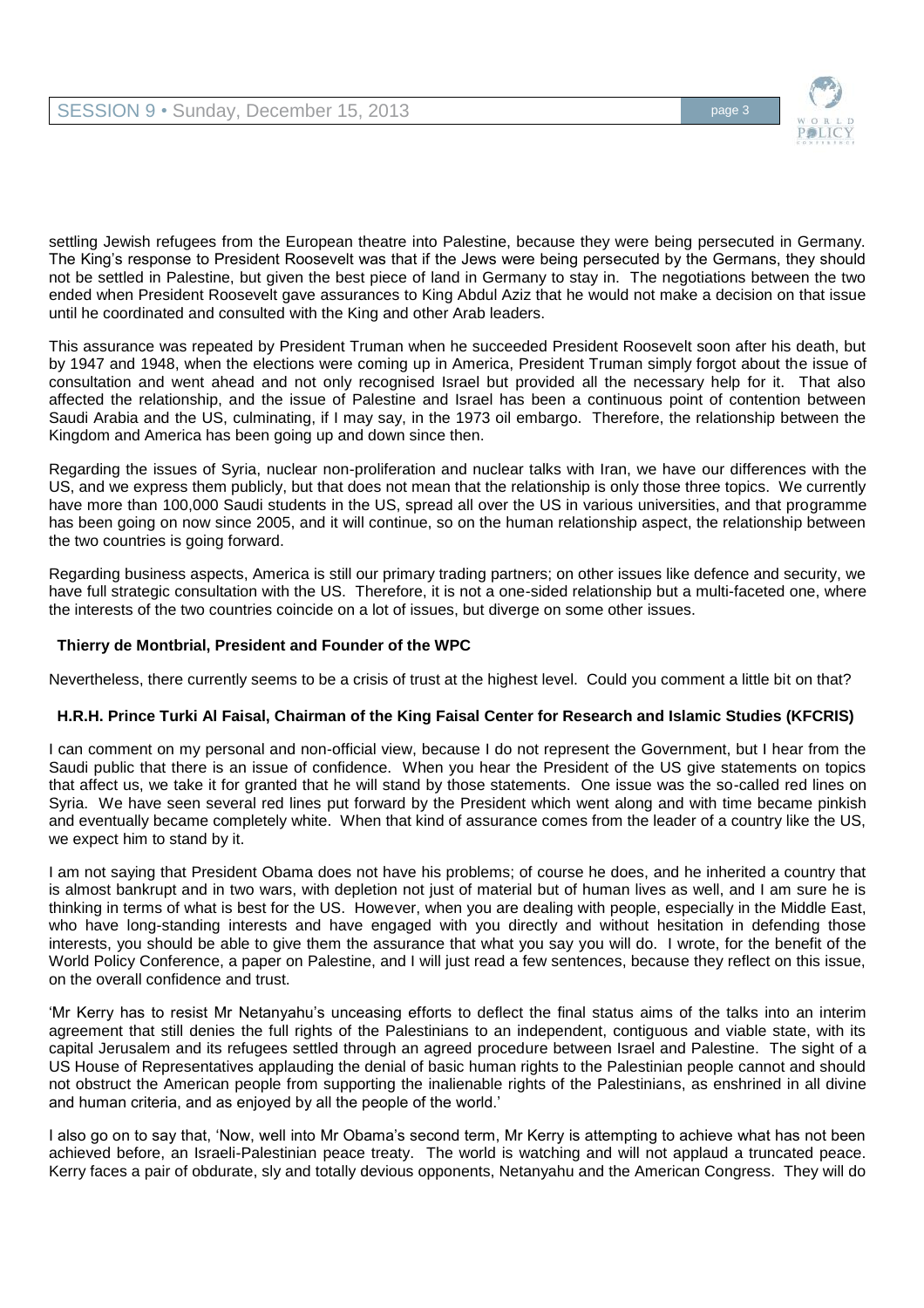

everything to put a wrench in the wheel of Mr Kerry's vehicle of peace. If the President retreats from his position on compromise along the 1967 border, as he did on his red line on the use of chemical weapons by Assad, then the whole enterprise of peace between the Arabs and Israel will evaporate.'

These are expressions of what I believe affect the whole issue of trust, and if you look at nuclear non-proliferation, the US Government basically scuttled that issue of a zone free of weapons of mass destruction. Looking at Syria, the President went back on many statements. Looking at the issue of reaching out to Iran and so on, it was obvious from the President's first term that he wanted to reach out to Iran. We were not surprised by that, but what was surprising was that the talks that were to go forward were kept from us, and not just from us but apparently from the other P5+1 members. How can you build trust when you keep secrets from what are supposed to be your closest allies?

# **Thierry de Montbrial, President and Founder of the WPC**

#### What happens now?

# **H.R.H. Prince Turki Al Faisal, Chairman of the King Faisal Center for Research and Islamic Studies (KFCRIS)**

We go forward. The applause for a final P5+1 Iran deal, as I mentioned before, will be withheld until we see the final issue resolved. I noticed, particularly in the past year, that the issue of six months seems to be a necessary component of any of the developments in our part of the world. You have the Iran agreement, based on a six-month interim term. You have the Palestinian issue, with six months remaining. You have other issues connected to a sixmonth period. I do not know what it is, whether it is connected to an Einsteinian time-space issue or simply a convenient device to keep us waiting and not upset the applecart over these six months. However, what will happen when the six months are finished? I do not know.

#### **Thierry de Montbrial, President and Founder of the WPC**

Parenthetically, last time, at the fifth WPC, we had an interesting session related to the banking world around the concept of trust, and Jean Claude Trichet remembers that very well, because he was on the spot. I used the word 'trust' and you used the word 'confidence.' Do you think there is any difference between the two words?

# **H.R.H. Prince Turki Al Faisal, Chairman of the King Faisal Center for Research and Islamic Studies (KFCRIS)**

I do not quibble about very esoteric vocabulary distinctions, but I think trust and confidence are the same. You have to have one in order to have the other.

#### **Thierry de Montbrial, President and Founder of the WPC**

What in your judgement would be the hypothetical best-case scenario before the end of President Obama's term, and what would be the worst-case scenario? We are talking about the Middle East, of course, because there are so many other possibilities.

#### **H.R.H. Prince Turki Al Faisal, Chairman of the King Faisal Center for Research and Islamic Studies (KFCRIS)**

Regarding the Middle East, I think the talks Mr Kerry is holding with Mahmoud Abbas and Netanyahu are quite important, and I hope and wish for success there. I will keep my scepticism alive until I see what they come up with, but if they do come up with something, I think that will roll out a lot of subsequent issues that are equally affected by this matter. That to me is the crucial aspect of the relationship, not just between Saudi Arabia and the US, but also between the Arab and Muslim world and the rest of the world, particularly the West.

That problem is solvable, and everyone knows what the solution is, which is a compromise along the 1967 borders with mutual guarantees, swaps and things like that. They have talked about it in Taba, they have talked about it in Annapolis, they have talked about it in so many places, but nobody has had the political will to put it into practice. Mr